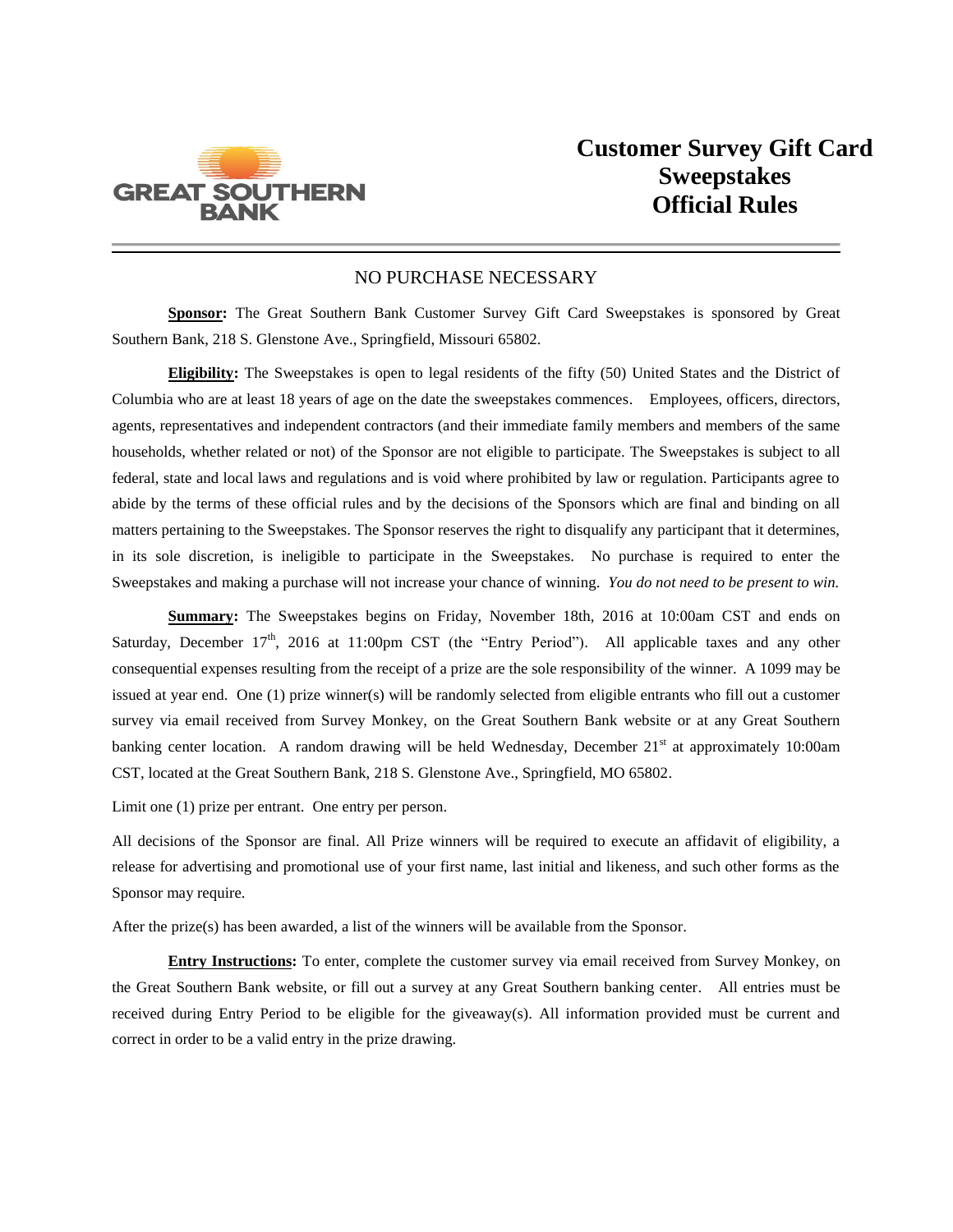All entries become the exclusive property of the Sponsor. No entries will be acknowledged or returned. Proof of sending or submission will not be deemed to be proof of receipt by Sponsor. Sponsor is not responsible for lost, late, incomplete, invalid, unintelligible, illegible, misdirected or postage-due entries, which will be disqualified.

**Prizes:** Prizes include one (1) \$200 Visa Gift Card with a total retail value of \$200.00 US Dollars. Prizes listed are the minimum value of prizes that will be awarded. Unclaimed prizes will be forfeited. All prizes won will be awarded within 72 hours of the conclusion of the Entry Period. No substitution or cash alternatives for prizes allowed, except by Sponsor in the event of prize unavailability. No transfer or assignment of prizes is permitted. Prizes will not be replaced if lost or stolen. All taxes on prizes and incidental expenses not mentioned herein are the sole responsibility of the winners.

Prize winners will be notified by telephone, mail and/or email within ten (10) days after the Sweepstakes prize drawing and will be given ten (10) days to confirm receipt if notified by mail or email. If a prize is not claimed within ten (10) days of notification or if a selected winner is found not to meet all of these Sweepstakes rules, sponsor reserves the right to select a different entrant to receive the prize. If another prize winner is selected, any previously selected winners will have no rights to the Prize, or any other Sweepstakes benefits. This process may be repeated until the Prize for each Sweepstakes has been awarded to a fully-qualifying entrant. Prize winners may be required to execute and return an Affidavit of Eligibility and Liability Release and, unless prohibited, a Publicity Release, within 10 (days) of being notified that they are a winner. Non-Compliance with this time period may result in disqualification and selection of an alternate winner. Acceptance of a prize constitutes permission for the Sponsor to use winners' names and likenesses for advertising and promotional purposes without additional compensation unless prohibited by law.

**Cost and Odds of Winning:** There is no cost to participate in the Sweepstakes. No purchase is necessary and purchase will not increase the odds of winning. Odds of winning depend on number of entries received.

**Limitation of Liability:** If for any reason the Sweepstakes is not capable of running as planned, including infection by computer virus, bugs, tampering, unauthorized intervention, fraud, technical failures, or any other causes which corrupt or affect the administration, security, fairness, integrity, or proper conduct of the Sweepstakes, the Sponsors reserve the right, in their sole discretion, to disqualify any individual who tampers with the Sweepstakes, and to cancel, terminate, modify or suspend the Sweepstakes. Sponsors assume no responsibility for any error, omission, interruption, deletion, defect, delay in operation or transmission, communications line failure, theft or destruction or unauthorized access to, or alteration of, entries. Sponsors are not responsible for problems or technical malfunction of any telephone network or lines, computer online systems, servers, or providers of computer equipment, software, failure of any email to be received by the Sponsors on account of technical problems or traffic congestion on the Internet or at any web site, or any combination thereof, including any injury or damage to participant's or any other person's computer related to or resulting from participation in or downloading any materials related to this Sweepstakes.

By participating in the Sweepstakes, each participant agrees to release and hold the Sponsors harmless from any and all losses, damages, rights, claims and actions of any kind in connection with or resulting from participation in the Sweepstakes and/or acceptance, possession, or use of any prizes including, without limitation, personal injuries,